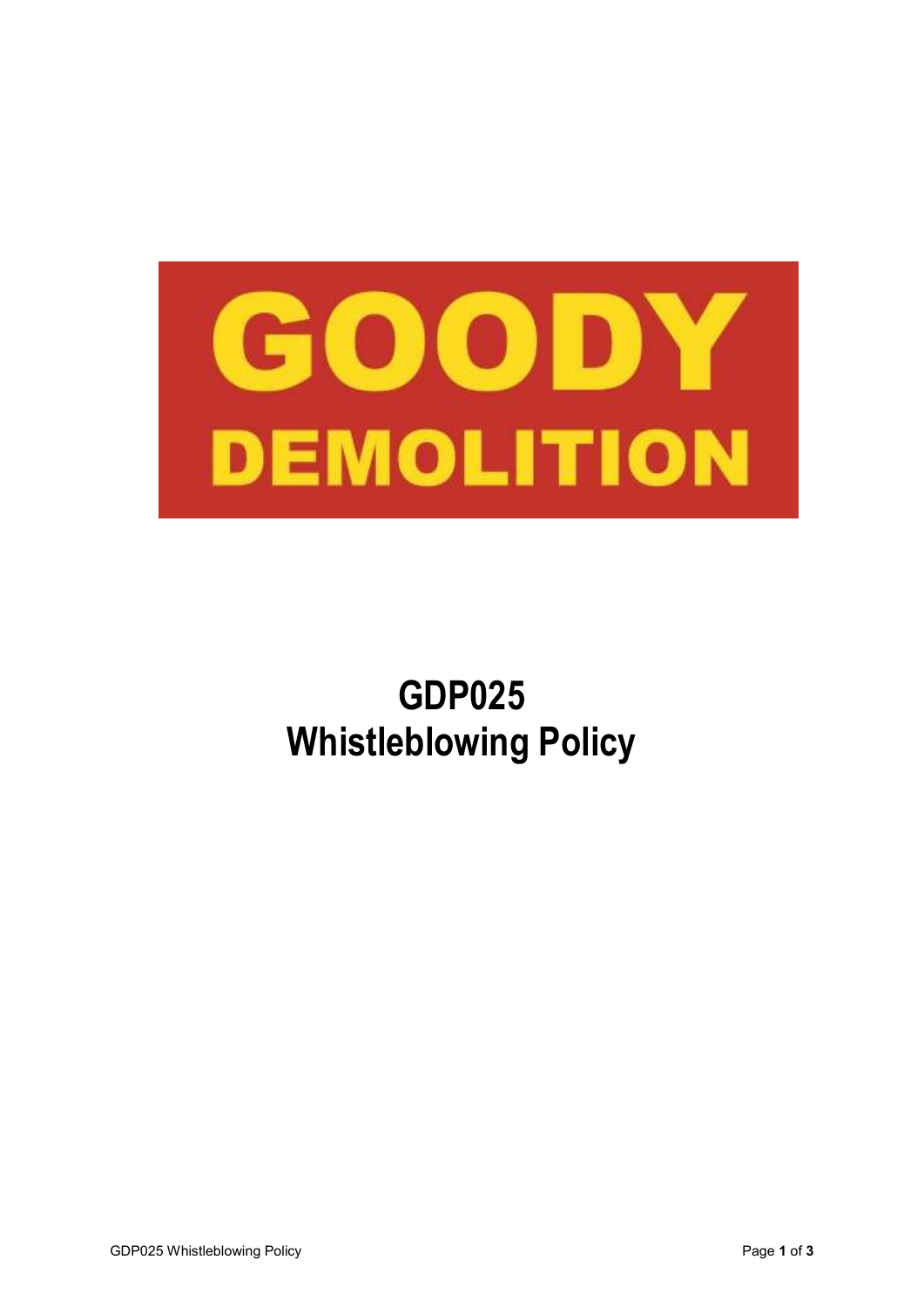### **Goody Demolition Ltd**

Wilcox Close Aylesham Industrial Estate Aylesham Kent CT3 3EP

**T:** 01304 840126

**F:** 01304 728351

**E:** spencer@goodydemolition.co.uk

**W:** www.goodydemolition.co.uk

**Reviewed:** 02-01-2020

**Date of next review:** 05-01-2021

**Version:** 1

| <b>Issue Number:</b> | Date:      | <b>Comments:</b>   |
|----------------------|------------|--------------------|
| 001                  | 02/01/2020 | <b>First Issue</b> |
|                      |            |                    |
|                      |            |                    |

## **WHISTLE-BLOWING POLICY**

#### **A. INTRODUCTION**

Under certain circumstances, employees are protected from suffering any detriment or termination of employment if they make disclosures about organisations for whom they work. B. QUALIFYING DISCLOSURES

1. Certain disclosures are prescribed by law as "qualifying disclosures". A "qualifying disclosure" means a disclosure of information that the employee genuinely and reasonably believes is in the public interest and shows that the company has committed a "relevant failure" by:

- a) committing a criminal offence
- b) failing to comply with a legal obligation;

c) a miscarriage of justice;

- d) endangering the health and safety of an individual;
- e) environmental damage; or
- f) Concealing any information relating to the above.

2. These acts can be in the past, present or future, so that, for example, a disclosure qualifies if iterates to environmental damage that has happened, is happening, or is likely to happen. The company will take any concerns that you may raise relating to the above matters very seriously.

3. The Employment Rights Act 1996 provides protection for workers who 'blow the whistle' wherethey reasonably believe that some form of illegality, injustice or breach of health and safety has occurred or is likely to occur. The disclosure has to be "in the public interest". We encourage you to use the procedure to raise any such concerns.